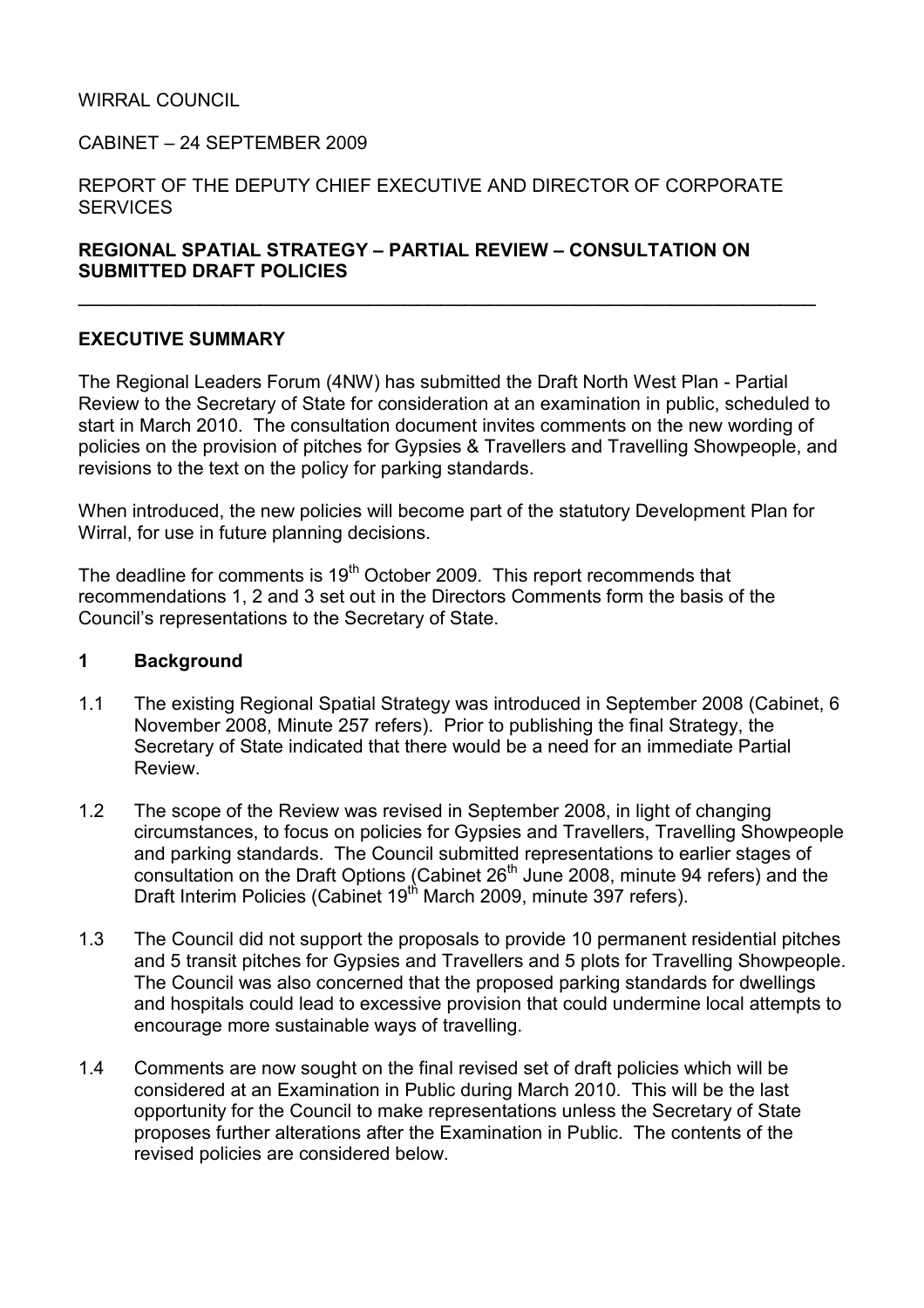# 3 Draft Policy L6 - Accommodation for Gypsies and Travellers

### **Background**

- 3.1 National policy and racial equality legislation requires provision to be made by every district council where accommodation is needed by Gypsies and Travellers. Sites must be provided to prevent illegal and unauthorised encampments in inappropriate areas and to tackle poor living conditions, including lack of water, toilets, showers, electricity, waste disposal and limited access to health and education. Residential pitches are required for long-stay accommodation and transit sites are required to accommodate short stay visits.
- 3.2 Gypsies and Travellers are defined as people of nomadic habit of life including those who on grounds only of their own or their family's or dependents' educational or health needs or old age have ceased to travel temporarily or permanently, excluding members of an organised group or Travelling Showpeople or circus people travelling together as such.
- 3.3 The Merseyside Gypsy and Traveller Accommodation Assessment (GTAA), February 2008 identified a requirement for 10 residential pitches in Wirral and for 10 additional transit pitches across Knowsley, Liverpool, Sefton and Wirral.
- 3.4 Wirral does not have any recognised sites for Gypsies and Travellers.

### Draft Policy Content

- 3.5 Draft Policy L6 is shown at Appendix 1 [page 2] to this report. The main change is that most Authorities will need to provide a lower number of permanent pitches to that originally proposed in the earlier Interim Draft Policy. The revised Policy makes provision for at least 825 net additional permanent residential pitches across the region over the period 2007 to 2016 (instead of 1,250 pitches). The number of transit pitches remains the same at 270 but it is now made clear that Authorities will be expected to work together to establish a network of such pitches
- 3.6 A further 3% compound increase will be required beyond 2016 each year, which would be equivalent to 295 additional pitches between 2016 to 2021.
- 3.7 The need to consider rural exception sites and alterations to Green Belt boundaries has been deleted. Instead, reference is made at paragraph 12 of the supporting text to Circular 01/06 and to exceptional circumstances that could be considered if there were no suitable sites outside the Green Belt.
- 3.8 The district level figures being suggested are set out in the Directors Comments below. There has been no change in the figures for Wirral with a minimum of 10 permanent residential pitches and 5 transit pitches to be provided by 2016.
- 3.9 The supporting text has been amended at paragraphs 4 and 5 to indicate that the level of provision reflects the needs of those living on pitches without planning permission, projected growth and net movements as identified in the evidence derived from regional and sub-regional GTAA's.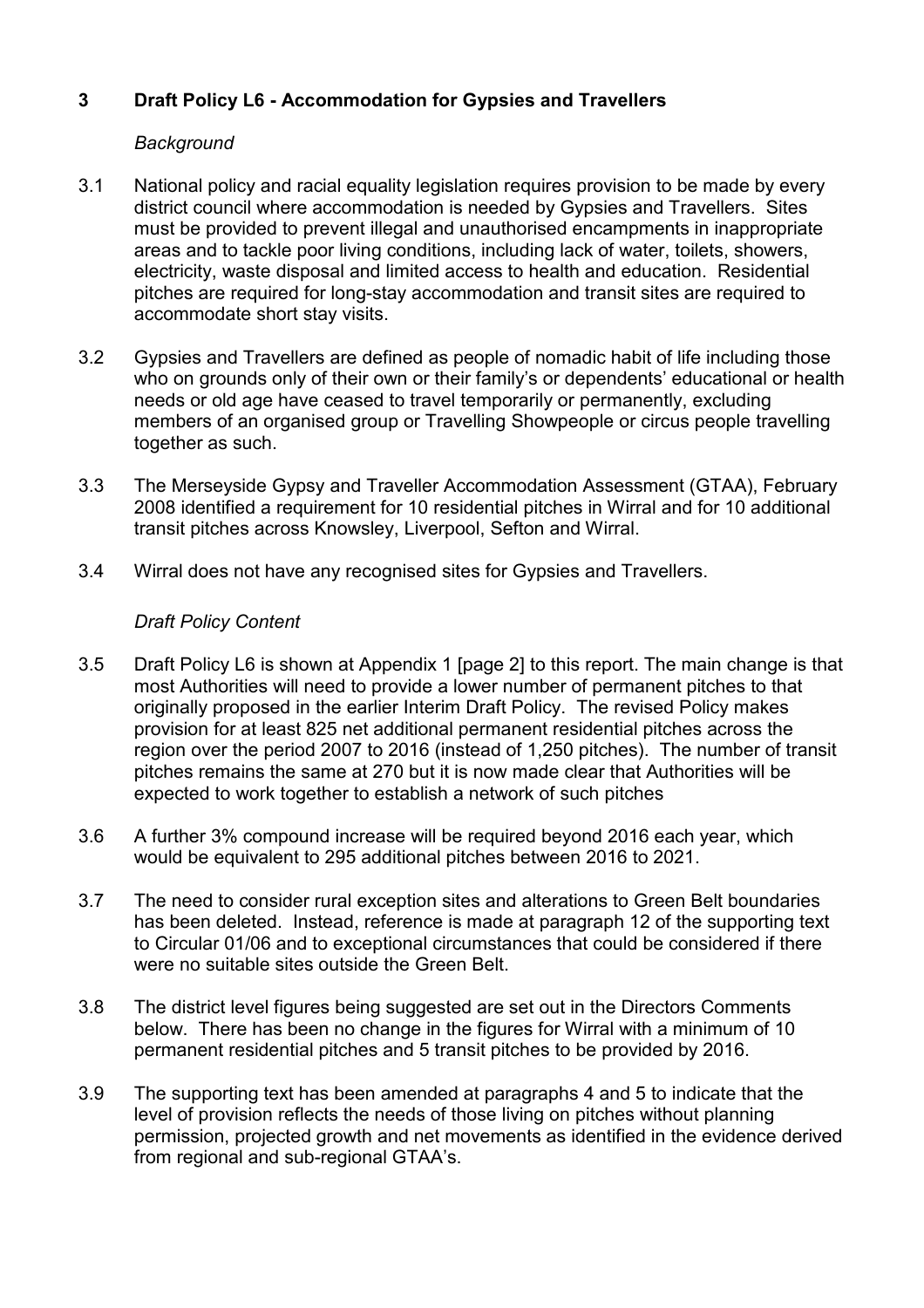3.10 In the light of feed back from earlier consultation, Draft Policy L6 is seeking to achieve a balance between providing additional pitches in areas where most Gypsies and Travellers live and to ensure that most areas contribute to broadening the available choice. To achieve this, a minimum of 10 residential pitches is proposed in the majority of areas.

### Previous Consultation

- 3.11 The full text of the Council's response to consultation on the Interim Draft Policies is set out in my report to Cabinet on 19<sup>th</sup> March 2009 (minute 397 refers). The Council opposed the requirement to provide a minimum of 10 residential and 5 transit pitches in Wirral on the basis that the need for this did not appear to be justified by the available evidence.
- 3.12 Support had been expressed at the earlier Issues and Options Consultation stage for an option that would have allowed a sub-regional partnership to consider the local pattern of provision, linked to the actual requirements of the Gypsy and Traveller community.
- 3. 13 A 4NW workshop on 27 February 2009 provided some additional explanations:
	- The Regional Leaders Forum has set a clear policy direction to promote a more balanced share of meeting needs across districts, to reflect a wider range of factors than just "need where it arises".
	- The sub-regional GTAA's have been used as a starting point.
	- Figures have been allocated in multiples of 10 or 15, as the minimum viable size for the provision and operation of a permanent residential site.
	- Figures for transit pitches have been based on the history of unauthorised encampments recorded in GTAA's and have been applied in multiples of five, as the minimum viable size for the provision and operation of a transit site, depending on the scale of the history of unauthorised encampment.

#### Directors Comments

- 3. 14 One of the main matters that Panel for the Examination in Public will have to consider is whether the proposed policy is based on a robust and credible evidence base and is the most appropriate approach when considered against the reasonable alternatives.
- 3. 15 The proposal for 10 permanent residential pitches on Wirral reflects the findings in the previous Merseyside GTAA and are low compared to surrounding districts. The GTAA did however, recommend that a strategic approach should be taken and stated the split between local authorities was indicative only and that the numerical results of the apportionment should not necessarily be assumed to imply that those needs should actually be met in that specific locality.
- 3.16 The requirement for 5 transit pitches per district (20 in total) exceeds the findings of the GTTA, which identified a need for only 10 transit pitches across the sub-regional partnership area as a whole.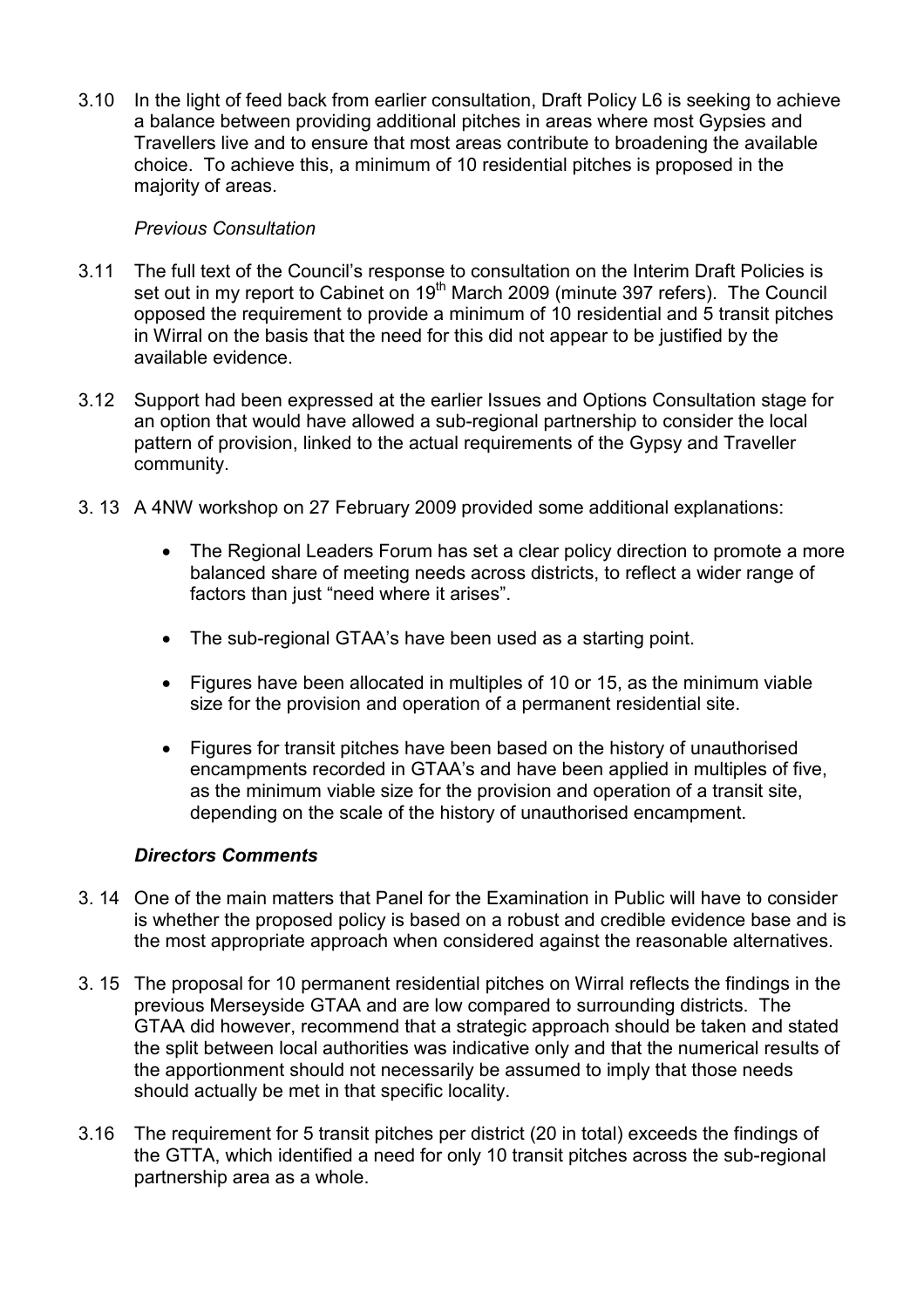- 3.17 Council records show that there were eleven Gypsy and Traveller pupils attending schools within the Borough and the Supporting Peoples Service has provided support directly to ten Irish Travellers over the past year.
- 3.18 While the figures in proposed Policy L6 have mostly been reduced across the region, Liverpool will be required to provide 15 additional residential pitches plus 5 transit pitches; Sefton will be required to provide 15 additional residential pitches plus 5 transit pitches; and Cheshire West and Chester will be required to provide 45 additional residential pitches plus 10 transit pitches. Knowsley's requirements are the same as for Wirral.

| Extract from Table 7.2 Scale & Distribution of Gypsy & Traveller Pitch Provision |              |                              |                              |
|----------------------------------------------------------------------------------|--------------|------------------------------|------------------------------|
| <b>District</b>                                                                  | Current      | <b>Minimum Additional</b>    | <b>Minimum Additional</b>    |
|                                                                                  | Authorised   | <b>Permanent Residential</b> | <b>Transit Residential</b>   |
|                                                                                  | Pitches 2007 | Pitches Required 2007        | <b>Pitches Required 2007</b> |
|                                                                                  |              | to 2016                      | to 2016                      |
| Wirral                                                                           | 0            | 10                           | 5                            |
| Liverpool                                                                        | 14           | 25                           | 5                            |
| Sefton                                                                           | 16           | 30                           | 5                            |
| Knowsley                                                                         | 0            | 10                           | 5                            |
| <b>Cheshire West</b>                                                             | 68           | 45                           | 10                           |
| & Chester                                                                        |              |                              |                              |

- 3.19 All North West Authorities, with the exception of the Lake District National Park and Copeland will be expected to have provision for no less than 10 permanent pitches by 2016 and all, apart from the Lake District National Park, will need to provide for no less than 5 transit pitches.
- 3.20 The reasoning for the proposed pitch distribution is that historical inequalities have constrained the choice of where and how Gypsies and Travellers would choose to live. GTAA's tend to compound these inequalities because the Authorities that already provide accomodation are assessed as having greater need than those with little or no pitch provision.
- 3.21 The Council's contention so far has been that a requirement on most Authorities to make provision without demonstrating actual need or demand is flawed. In response to the previous consultation it was stated that

'the Borough has had nil caravan counts for at least 10 years and no record of unauthorised encampments since December 2006, suggesting that provision on the scale envisaged may rarely, if ever, be used. '

- 3.22 Since then an unauthorised encampment of 3 caravans was recorded at Heswall on one night during July of this year. In the four years prior to December 2006, 22 unauthorised encampments had been reported, the maximum number of caravans present being nineteen.
- 3.23 If the Council is to oppose the proposed requirements it would be on the basis that there is still no need for Gypsy and Traveller sites within Wirral and that unauthorised encampments on Wirral are a rare occurrence. It can also be argued that no evidence has yet been provided on the working and/or travelling patterns of Gypsies and Travellers to support of figures proposed.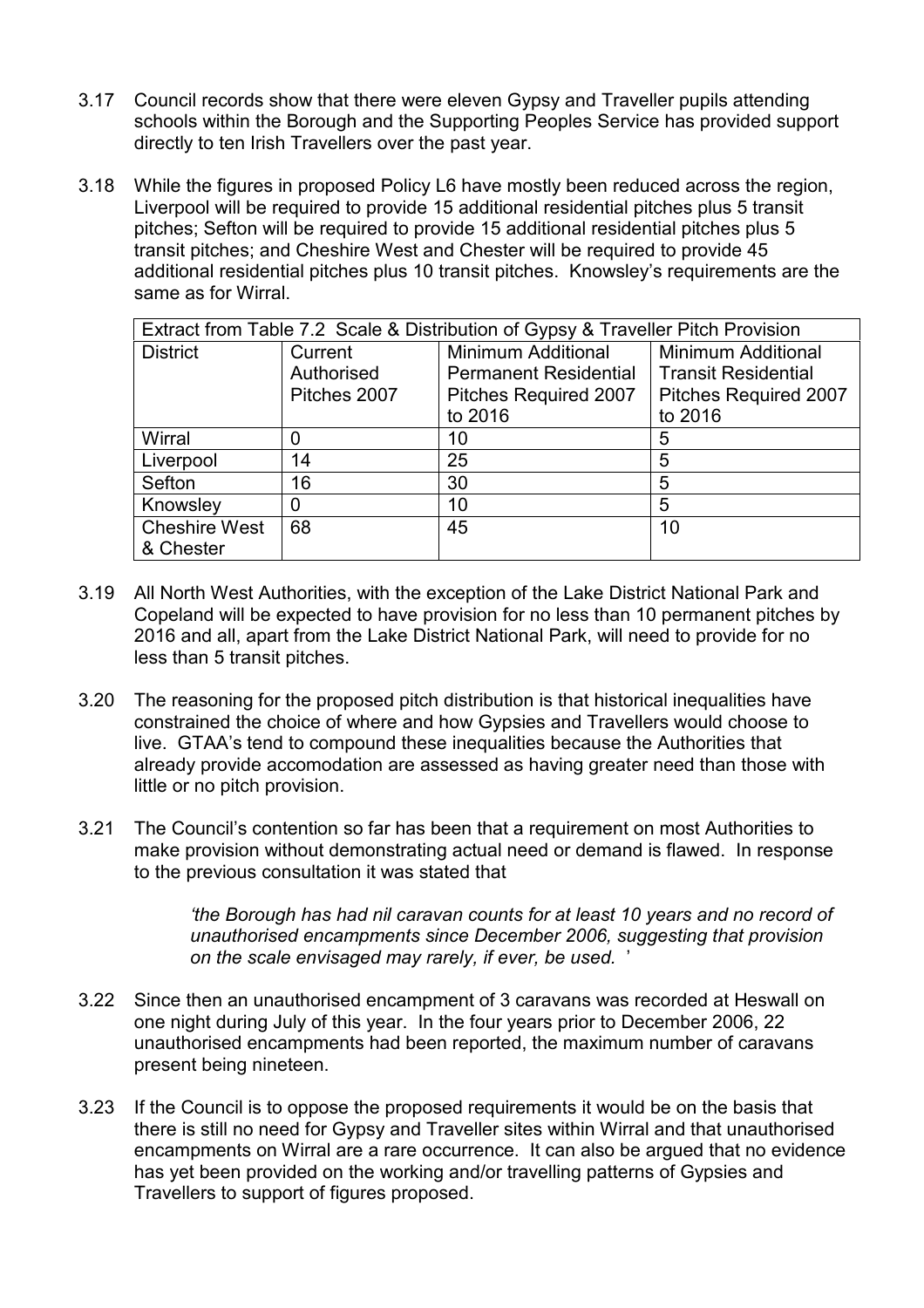# Draft Policy L6 – Objection

Why – Wirral Council has a firm and stated commitment to work closely with its partners to ensure that everyone living, visiting and working in the Borough will be treated fairly and with respect regardless of their race, gender, age, disability, sexual orientation or faith. However, in this case the Council is concerned that Draft Policy L6 and the proposed pitch distribution figures set out in Table 7.2 are not fully supported by the available evidence.

While the supporting text refers to balancing additional pitch provision where most Gypsies and Travellers live with broadening the available choice, it is not clear how this has been assessed, verified and applied to each district on the basis of actual need. There is insufficient information on current working and travelling patterns to support the figures proposed.

The requirement for new major developments to include provision for Gypsies and Travellers is unduly restrictive and poorly defined in terms of the types of land use or development being considered and appears contrary to the intention to identify sites through Local Development Frameworks.

## Pitch distribution figures

The assumption that virtually every district should be required to make provision, unrelated to actual need or demand, is flawed. Wirral, for example, as a peninsula, is not a traditional resort for Gypsies and Travellers. The Borough has had nil caravan counts for at least 10 years and, apart from 3 caravans on one night only, no record of unauthorised encampments since December 2006, suggesting that provision on the scale envisaged may rarely, if ever, be needed or used.

The Merseyside GTAA recommended a strategic approach and stated the split between local authorities was indicative only and that the numerical results of the apportionment should not necessarily be assumed to imply that those needs should actually be met in that specific locality. This is re-iterated in footnote 4 to paragraph 5 of the supporting text.

The number of transit pitches identified for the Merseyside Sub-Regional Partnership area far exceeds (doubles) the local assessment carried out as part of the Merseyside GTAA. The statistical basis for this higher figure is not apparent and it is, for example, unclear how this is related to assessed need.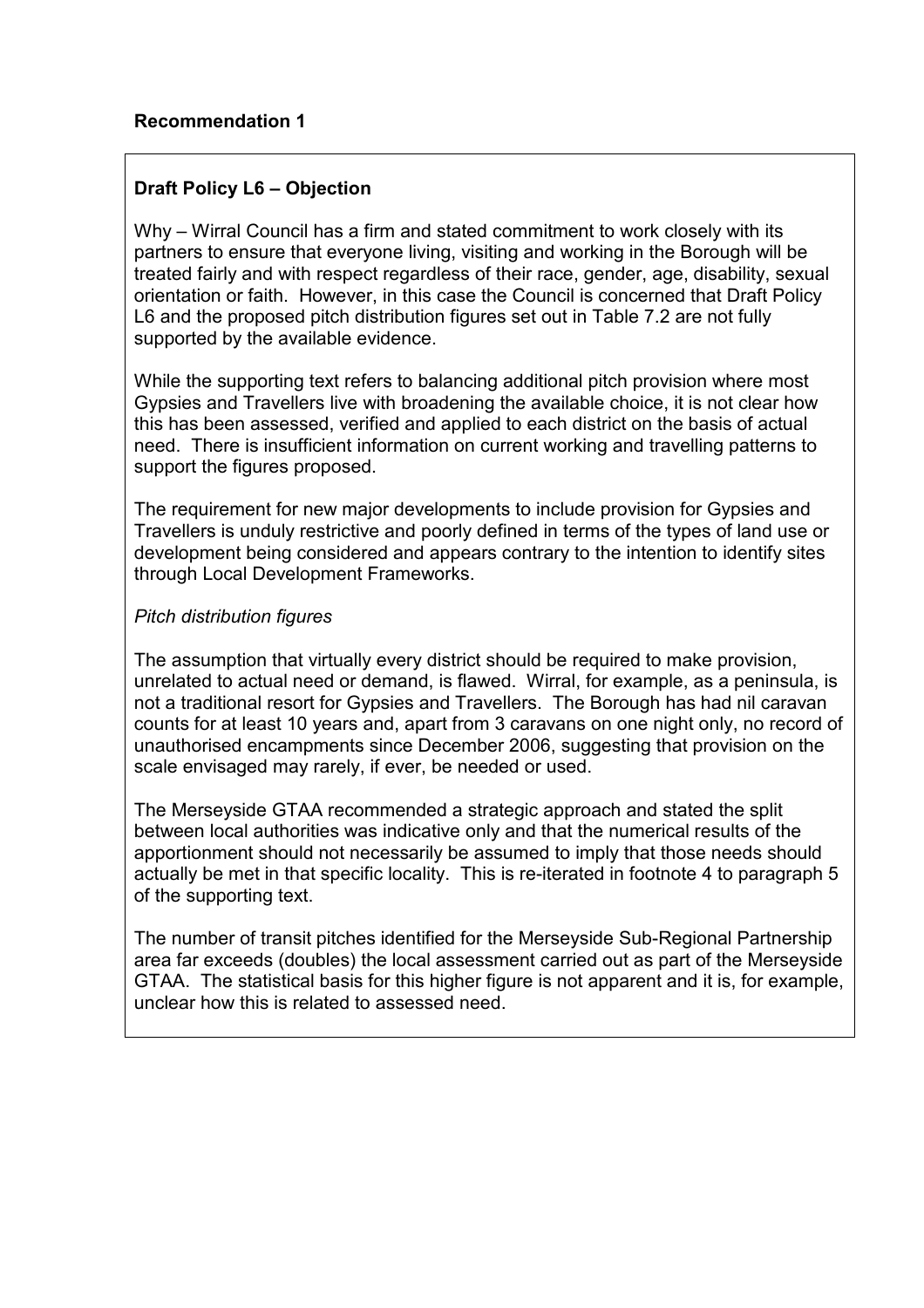# 4 Draft Policy L7 - Scale & Distribution of Travelling Showpeople Plot Provision

### **Background**

- 4.1 The issues arising for Travelling Showpeople are similar to those for Gypsies and Travellers in terms of the Government's objective of providing decent homes for all. Travelling Showpeople require permanent yards for living accommodation and the storage of equipment, rides, stalls and vehicles. Existing sites are often too small, leading to overcrowding, illegal parking and health and safety issues.
- 4.2 Draft Policy Content
- 4.5 Draft Policy L7 (provided at page, 8 in Appendix 1 to this report) seeks to provide at least 285 net additional plots for Travelling Showpeople within the North West Region to 2016. Beyond 2016, the policy provides for a further increase, equivalent to 3% each year.
- 4.6 A coordinated review of future needs will be undertaken in 2013. Temporary stopping places in connection with festivals and other similar annual events are not included in the requirement for plots.
- 4.7 The need to consider rural exception sites and alterations to Green Belt boundaries has been deleted from the policy. Instead, reference is made to national guidance at paragraph 24 of the supporting text to the exceptional circumstances that could be considered if there no were suitable sites outside the Green Belt.
- 4.8 The district level figures suggested in table 7.2 for Wirral have been reduced from 5 plots to be provided by 2016 to zero.

#### Directors Comments

- 4.9 The Council had opposed the earlier proposals because the evidence did not appear to justify a requirement on the Council to make provision for a minimum of 5 plots for Travelling Showpeople within the Borough.
- 4.10 As the figures have now been revised to show no need for the provision of plots within Wirral, the proposed change can be supported.

## Recommendation 2

#### Draft Policy L7 – Support

Why - Revised table 7.3 has taken account of the Council's response to earlier consultation.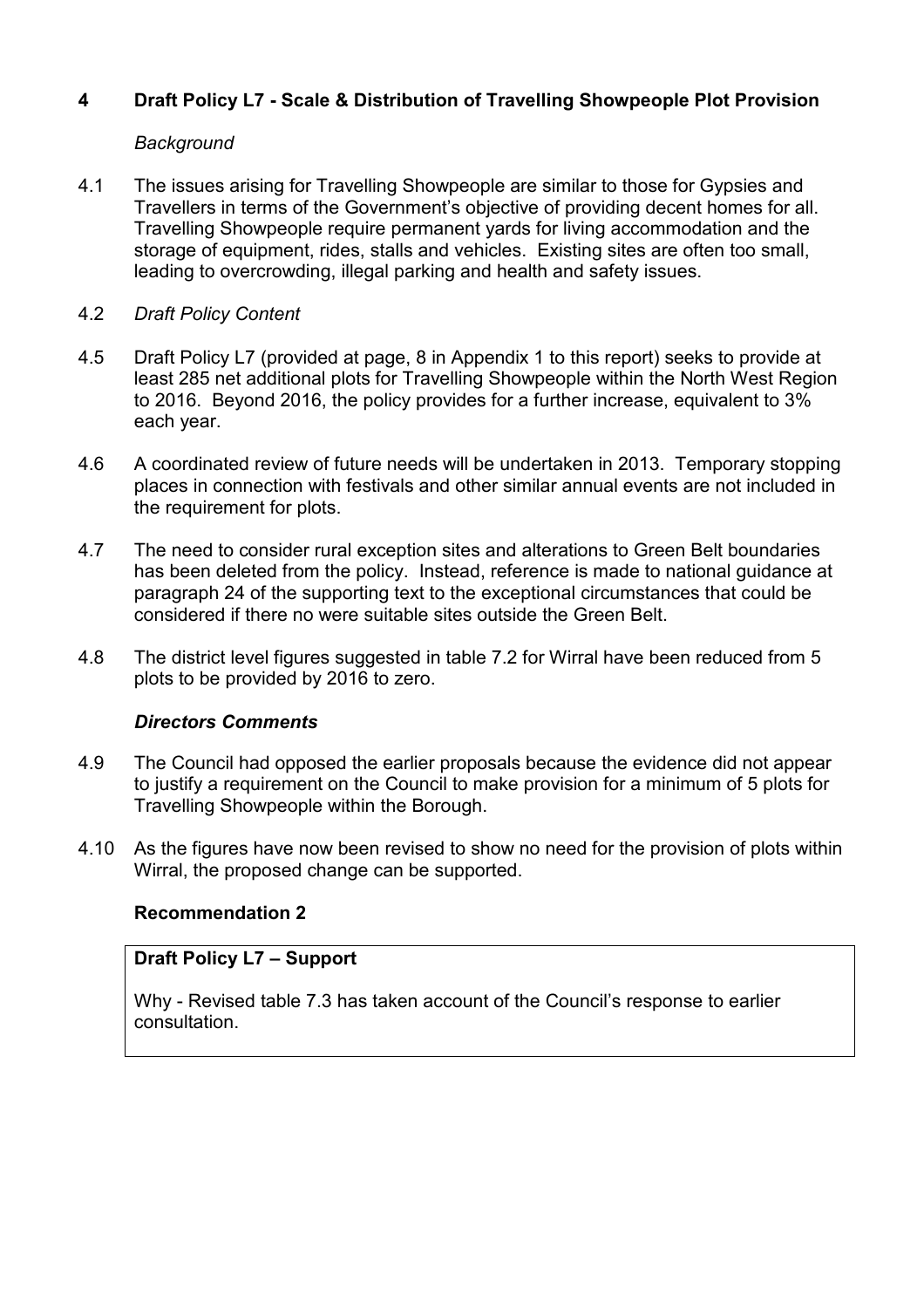# 5 Draft Alterations to Policy RT2 – Managing Travel Demand

### **Background**

- 5.1 The existing Regional Parking Standards contained within the Regional Spatial Strategy issued in September 2008 were the same as those contained in the former Strategy - RPG13 (March 2003).
- 5.2 It is now proposed to expand the standards, to include cycle, motorcycle, coach, HGV and disabled parking and to include a check list for assessing the accessibility of each development site by different modes of transport. The proposed changes are included at pages 14 to 30 in Appendix 1 to this report.
- 5.3 The Council's own parking standards were last reviewed as part of the preparation of SPD4, adopted in June 2007, based on joint work undertaken in support of the Merseyside Local Transport Plan.

### Draft Alterations to Policy RT2

5.4 The proposal to insert a final bullet point in Policy RT2 – Managing Travel Demand (RSS, September 2008) has been brought forward unchanged from the previous consultation. The alteration will read:

> "Plans and strategies should incorporate maximum parking standards that are in line with or more restrictive than Table 8.1 and define areas where more restrictive standards should be applied based on the approach outlined in Appendix 1. Parking for disabled people, motorcycles and cycles are the only situations where minimum standards will be applicable. "

#### Supporting Text

- 5.5 The supporting text has been changed in response to earlier consultation. It is now proposed that the five sub-regions (rather than each local authority) would be responsible for classifying every area between three predefined Area Access Categories, broadly defined as major city and town centres; more local district centres; and other areas (page 24 of Appendix 1 to this report refers).
- 5.6 Secondly, the sub-regions (rather than the Regional Leaders Board) would be responsible for producing an accessibility questionnaire which adheres to the example at page 25 of Appendix 1 to this report. It is proposed that the Local Highway Authority would be responsible for checking a pre-defined accessibility questionnaire provided by the developer that scores each site against a series of criteria related to walking, cycling, access to public transport and the frequency of public transport services.

#### Previous Consultation

5.7 The Council supported this general approach as this is likely to provide further support for initiatives already in place to assist the implementation of the Merseyside Local Transport Plan. However, the table of parking standards was not supported due to concerns that hospitals were to be excluded and that excessive parking levels might be permitted at residential developments of two and four bedrooms, which could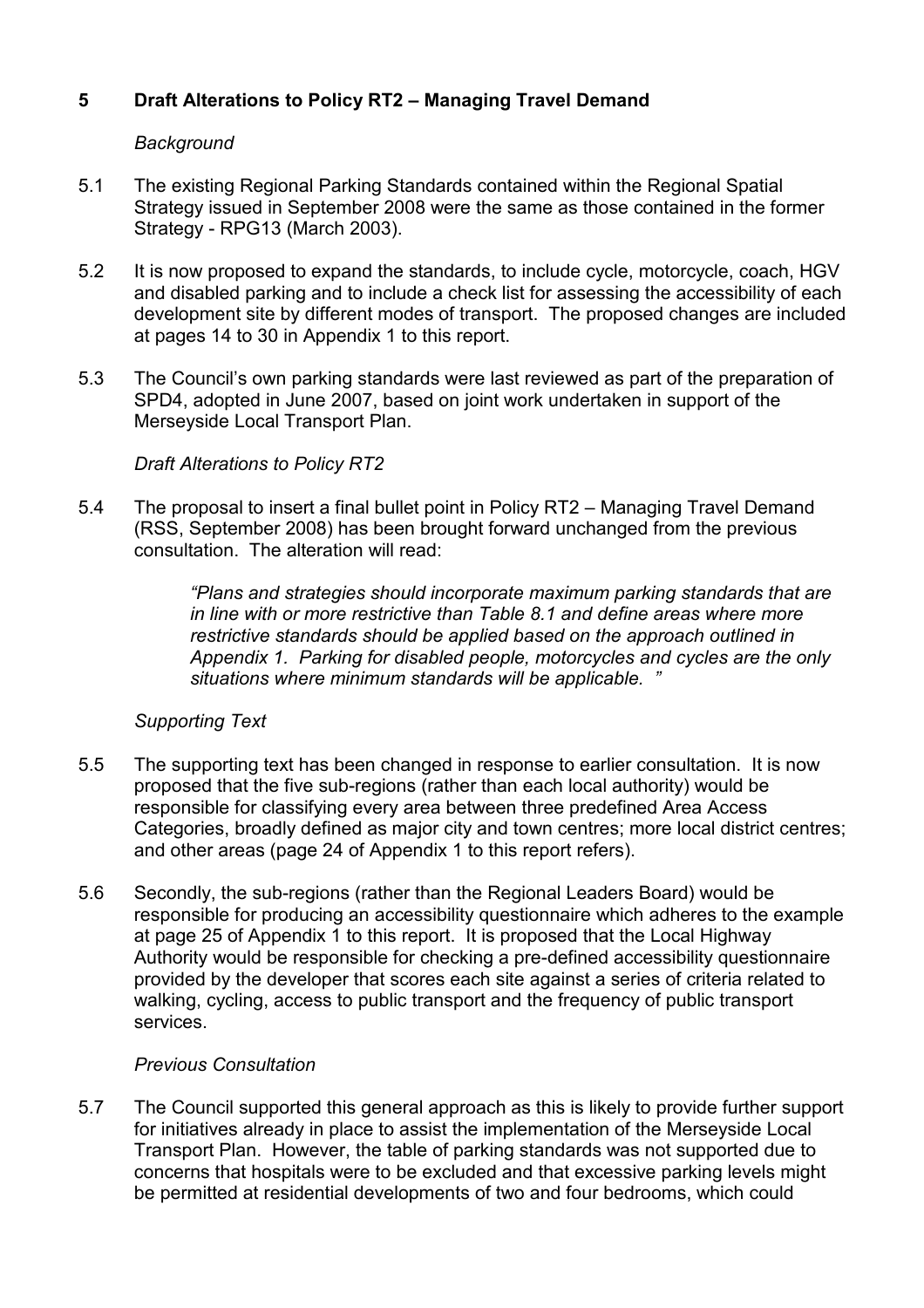undermine the Council's commitment to encouraging more sustainable methods of travel.

5.8 Clarification was also sought on how the accessibility questionnaire should be applied when calculating any reduction in the number of any parking spaces that may be permitted (Cabinet on 19<sup>th</sup> March 2009, minute 397 refers).

### Directors Comments

- 5.9 The table of parking standards has not be been altered since the previous consultation. It should, however, be noted that the general level of provision is expressed as the maximum number of parking spaces for each category of use. The new policy will still enable more restrictive standards to be applied in areas with higher levels of public transport accessibility and development density.
- 5.10 The supporting text argues that it would be misleading to introduce a new standard for hospitals because many are now multi-occupancy sites. A standard based on the number of beds or outpatients would not give a true reflection of the complex range of uses that can be found at such sites. To tackle this, the text at page 30, paragraph XI in Appendix 1 to this report has been amended to make it clear that parking levels should be defined through comprehensive enforceable travel plans for the whole hospital site. Consequently, the proposed parking standards for the region could be supported.
- 5.11 Although the results from the accessibility questionnaire are intended to be more sensitive to local circumstances, the new approach to checking accessibility will still be complicated and time consuming. This is becoming more apparent through the proposal to refer responsibility to the sub-regions and the need for 4NW to undertake further work to develop a framework to determine whether sub-regional questionnaires adhere to the regional example.
- 5.12 The Council's existing Supplementary Planning Document 4 Parking Standards does not fully reflect the approach now being proposed. For example, it does not follow a scoring approach to the assessment of each individual site and applies only two area accessibility categories, which it applies only to town centres uses.
- 5.13 The Area Accessibility Categories, Accessibility Questionnaire and the revised approach to parking will need to be incorporated into the Council's Local Development Framework, through the emerging Core Strategy Development Plan Document and a review of Supplementary Planning Document 4 – Parking Standards.

## Recommendation 3

## Draft Policy Revisions RT2 Managing Travel Demand – Support

Why – The approach proposed is likely to be more locally sensitive and would lend further support to initiatives already in place to support the implementation of the Merseyside Local Transport Plan.

#### Parking standards proposed in Table 8.1 – Support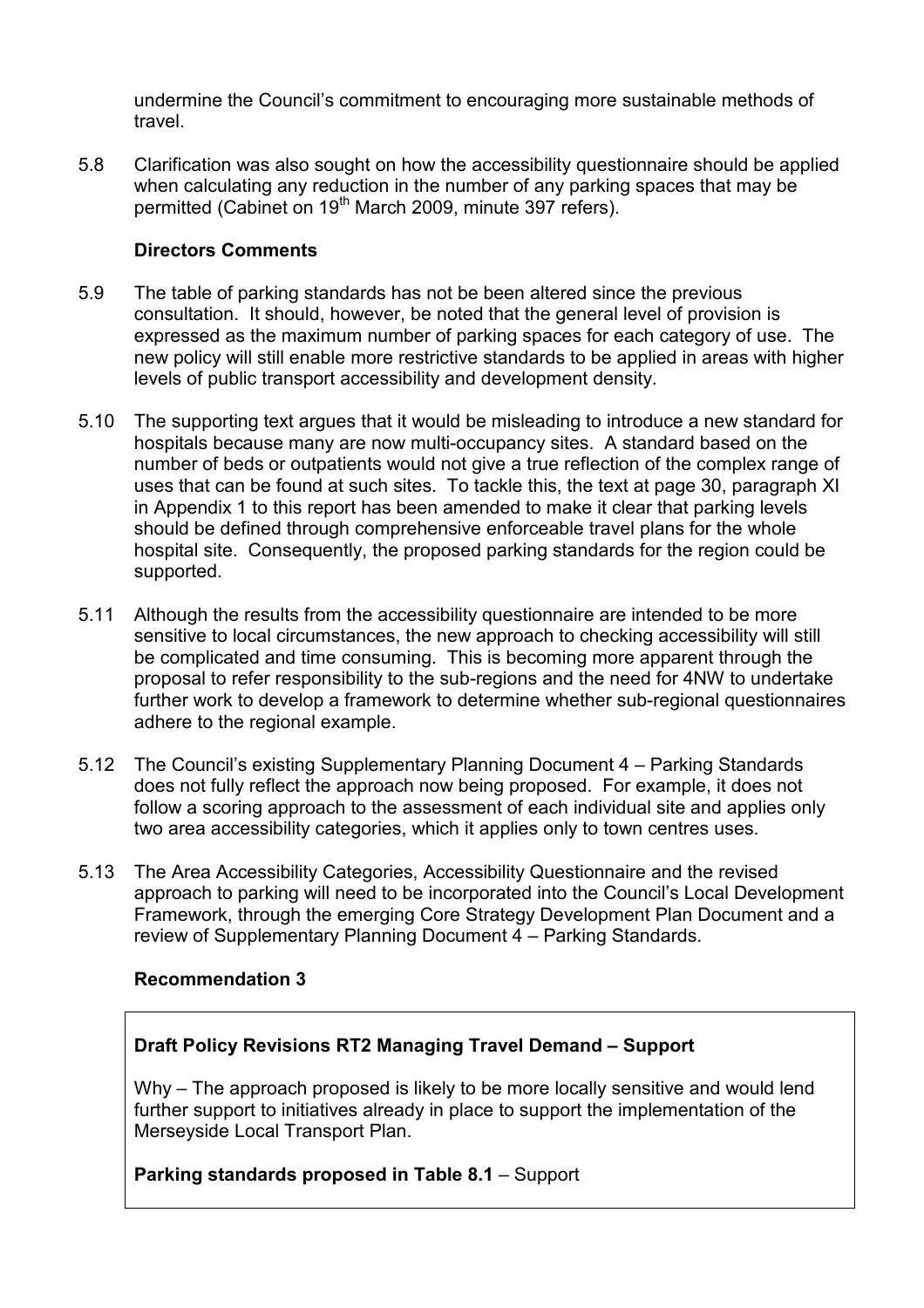Why – The standards as a whole appear to provide a comprehensive approach to the range and types of use most likely to require consideration.

## Comments on the supporting text

The intended status of the proposed Accessibility Questionnaire is not clearly set out paragraph 29 to the supporting text. To carry statutory weight it should either be included in the revised RSS Policy or the Local Development Frameworks.

The proposal in paragraph 1 of Appendix 1 that would require 4NW to undertake further work on a framework to determine adherence to the regional questionnaire seems to complicate the process further. It is difficult to understand the need for a sub-regional questionnaire if it must adhere to one already prepared at regional level.

The Accessibility Questionnaire should be amended to enable all forms of public transport such as the Mersey Ferries to be taken into account when scoring the level of accessibility.

Further information should also be provided on the practical use of scores in the Accessibility Questionnaire for reducing the number of parking spaces that would normally be permitted at a particular site or type of use. There is, for example, no clear method for calculating how the number parking bays could be reduced in relation to the different results that could be achieved through the scoring mechanism.

## 6 Future Timetable

6.1 The timetable for the remaining stages in the preparation of the Partial Review is set out below. The only other opportunity for the Council to comment will be on any changes proposed by the Secretary of State following the public examination scheduled for May 2010.

| Consultation on Submitted Draft RSS - until 19 <sup>th</sup> October 2009 |
|---------------------------------------------------------------------------|
| Examination in Public - March 2010                                        |
| Consultation on Secretary of State's Proposed Changes - 8 weeks           |
| from May 2010                                                             |
| Final Issue - December 2010                                               |

## 7 Financial Implications

- 7.1 There are no financial implications arising directly from this report.
- 7.2 The provision of sites for Gypsies and Travellers may have financial implications if the sites were to be provided and/or managed by the Council. There may also be financial implications for the provision of wider Council services.
- 7.3 The cost for the Council to provide a permanent residential facility for Gypsies and Travellers of the size being suggested in the Partial Review has been estimated to be in the order of £1.2 to £3.0 million, from initial calculations based on the experience of other authorities and national average costs. Costs are dependent upon local land values and it is, therefore, difficult to predict costs where site locations have not been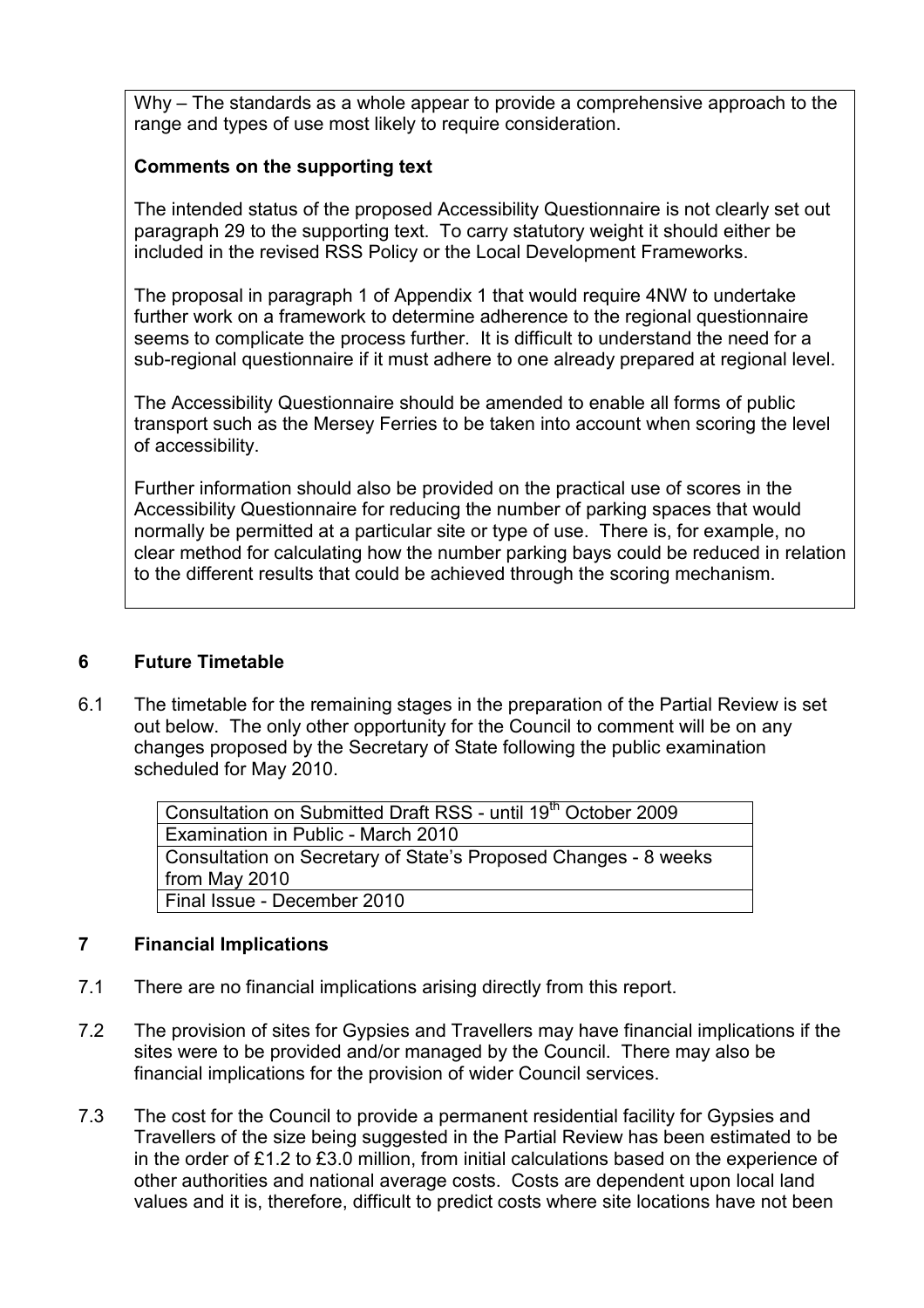identified. These figures do not include provision for transit pitches. If required to be progressed, this scheme would need to be submitted for inclusion in the Council's Capital Programme.

- 7.4 Capital grants are available from CLG for up to 100% of the costs of acquiring land and developing suitable sites. However, the annual bidding rounds, which are usually announced in March each year, are very competitive with only 2 grants available per year for the North West area as a whole.
- 7.5 A review of the Council's Supplementary Planning Document Parking Standards would cost in the order of £7,500, split over two financial years, which could be met from existing resources.

### 8 Staffing Implications

- 8.1 There are no staffing implications arising directly out of this report.
- 8.2 Staffing implications may arise from a future need to present the Council's case at the Public Examination into the Partial Review, which could have implications for progress on the preparation of the Council's own Core Strategy Development Plan Document.
- 8.3 The issue of provision of sites for Gypsies and Travellers may have staffing implications if the sites were to be provided and/or managed by the Council. The provision of sites for Gypsies and Travellers may also have staffing implications for the provision of wider Council services.
- 8.4 The requirement to undertake additional site specific assessments to satisfy the amendments proposed to RSS Policy RT2 will have staffing implications for the Technical Services Department. The need to review Supplementary Planning Guidance Document 4 – Parking Standards will have staffing implications for the Corporate Services Department.

#### 9 Equal Opportunities Implications

- 9.1 The issue of provision for Gypsies and Travellers is subject to racial equality legislation.
- 9.2 Romany Gypsies and Irish Travellers have been specifically recognised by the courts as ethnic groups covered by the Race Relations Act 1976 and the Commission for Racial Equality recommends that all local authorities include subcategories for Gypsies and Irish Travellers within ethnic monitoring forms. There is a requirement that local authorities seek to promote good race relations between Gypsies and Travellers and the settled community.
- 9.3 The Regional Parking Standards will make specific provision for disabled people.

#### 10 Community Safety Implications

10.1 There are no community safety implications arising directly out of this report.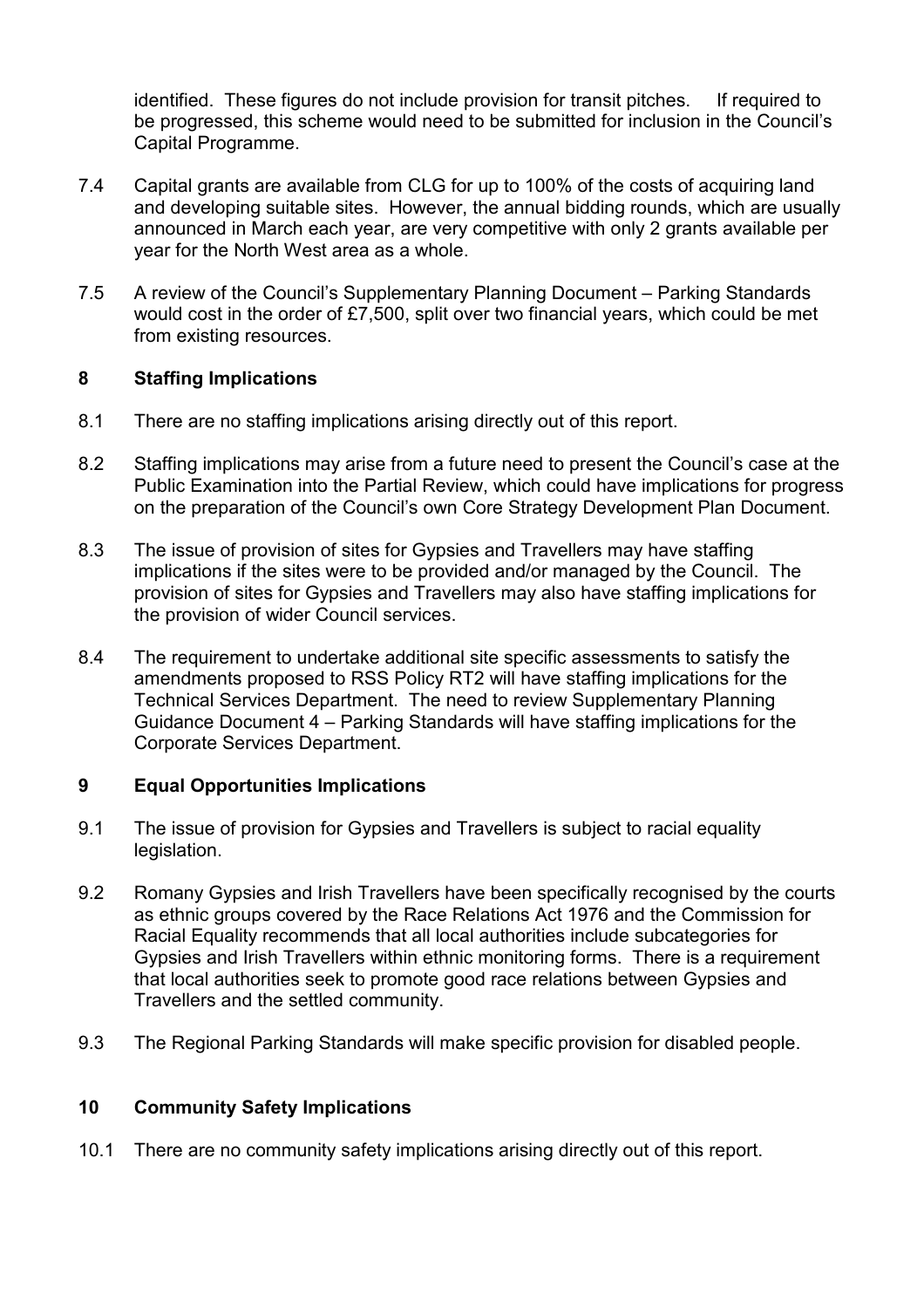## 11 Local Agenda 21 Implications

- 11.1 The issue of provision for Gypsies and Travellers and parking standards will have implications for Local Agenda 21.
- 11.2 The policies and proposals contained within the Partial Review have been subject to statutory appraisal processes including sustainability appraisal, strategic environmental assessment and Habitats Regulations Assessment.

# 12 Planning Implications

- 12.1 The policies and proposals contained within the Partial Review, once confirmed by the Secretary of State following public examination, will form part of the statutory Development Plan for Wirral and will be a material consideration in future planning decisions including the preparation of the Council's Local Development Framework.
- 12.2 Members will only have further opportunity to comment if there are any changes to submitted draft policies proposed by the Secretary of State following Public Examination in May 2010.
- 12.3 The issue of provision for Gypsies and Travellers will need to be included in the Council's Core Strategy Development Plan Document and considered as part of the emerging housing evidence base and the proposed site specific Allocations DPD.
- 12.4 The adoption of the revised Regional Parking Standards would require a review of the Council's Supplementary Planning Document – Parking Standards, last adopted in June 2007.

## 13 Anti-poverty Implications

13.1 There are no anti-poverty implications arising directly out of this report.

## 14 Human Rights Implications

- 14.1 The issue of provision for Gypsies and Travellers has human rights implications.
- 14.2 ODPM Circular 1/2006, paragraph 70, states that "The provisions of the European Convention on Human Rights should be considered as an integral part of local authorities decision making – including its approach to the question of what are material considerations in planning cases. Local planning authorities should consider the consequences of refusing or granting planning permission or taking enforcement action on the rights of the individuals concerned both Gypsies and Travellers and local residents and whether the action is necessary and proportionate in the circumstances."

## 15 Social Inclusion Implications

15.1 The issue of provision for Gypsies and Travellers has social inclusion implications in terms of decent homes for all, including access to health, environment, education and social services.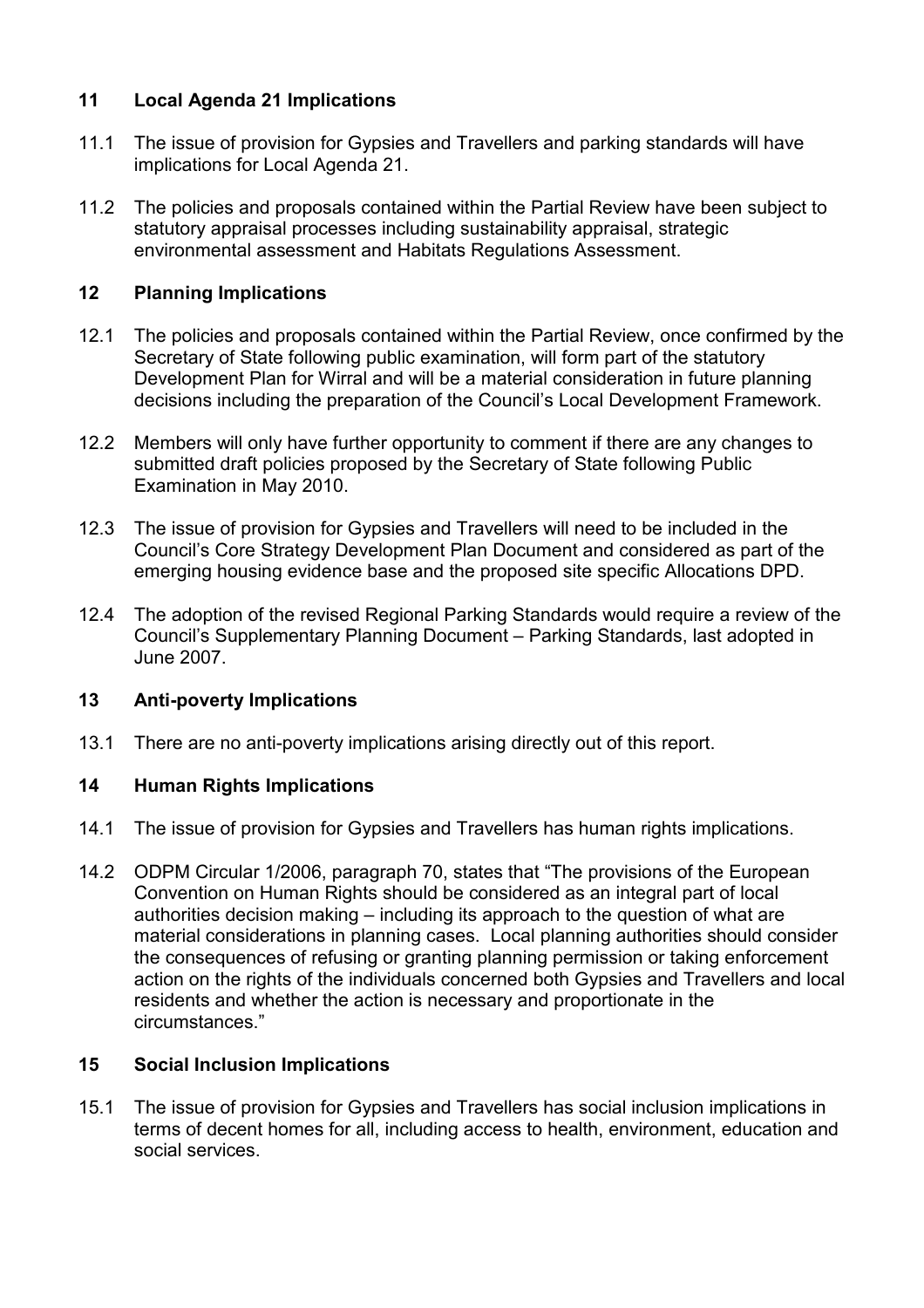## 16 Local Member Support Implications

16.1 There are no specific Ward Member implications arising directly out of this report.

### 17 Background Papers

- 17.1 The Submitted Draft North West Plan Policies are attached as Appendix 1 to this report.
- 17.2 The existing Regional Spatial Strategy for the North West (September 2008) can be viewed at http://www.go-nw.gov.uk/gonw/Planning/RegionalPlanning/?a=42496
- 17.4 Regional Spatial Strategy Partial Review Options Consultation (Cabinet 26 June 2008, Minute 94 refers) can be viewed at http://www.wirral.gov.uk/minute/public/rsspartialreviewoptionscab26jun08\_27609.pdf
- 17.5 Regional Spatial Strategy Partial Review Responses to Options Consultation (4NW, July 2008) can be viewed at http://www.northwestplanpartialreview.co.uk/consultation-results/stage2.html
- 17.6 Regional Spatial Strategy Partial Review Options Consultation (Cabinet 26 June 2008, Minute 94 refers) can be viewed at http://democracy.wirral.gov.uk/Published/C00000121/M00000357/AI00003883/\$CAB CS090319REP2.docA.ps.pdf
- 17.7 Regional Spatial Strategy Partial Review Responses to Draft Interim Policies Consultation (4NW March 2009) can be viewed at http://www.northwestplanpartialreview.co.uk/consultation-results/stage3.html
- 17.8 National planning policy Circular 1/2006 Planning for Gypsy and Traveller Caravan Sites (CLG, February 2006) can be viewed at http://www.communities.gov.uk/publications/planningandbuilding/circulargypsytraveller
- 17.9 Designing Gypsy and Traveller Sites Good Practice Guide (CLG, May 2008) can be viewed at http://www.communities.gov.uk/documents/housing/pdf/designinggypsysites.pdf
- 17.10 Merseyside Gypsy and Traveller Accommodation Needs Assessment Executive Summary (SHUSU, February 2008) can be viewed at http://www.nwrpb.org.uk/downloads/documents/feb\_09/nwra\_1235461381\_Merseysid e\_GTAA\_Executive\_Summ.pdf
- 17.11 Merseyside Gypsy and Traveller Accommodation Needs Assessment Full Report (SHUSU, February 2008) can be viewed at http://www.nwrpb.org.uk/downloads/documents/feb\_09/nwra\_1235461297\_Merseysid e GTAA Final Report .pdf
- 17.12 Supplementary Planning Document 4 Parking Standards (Wirral Council, June 2007) can be viewed at http://www.wirral.gov.uk/LGCL/100006/200074/856/SPD4Parking25Jun07.pdf